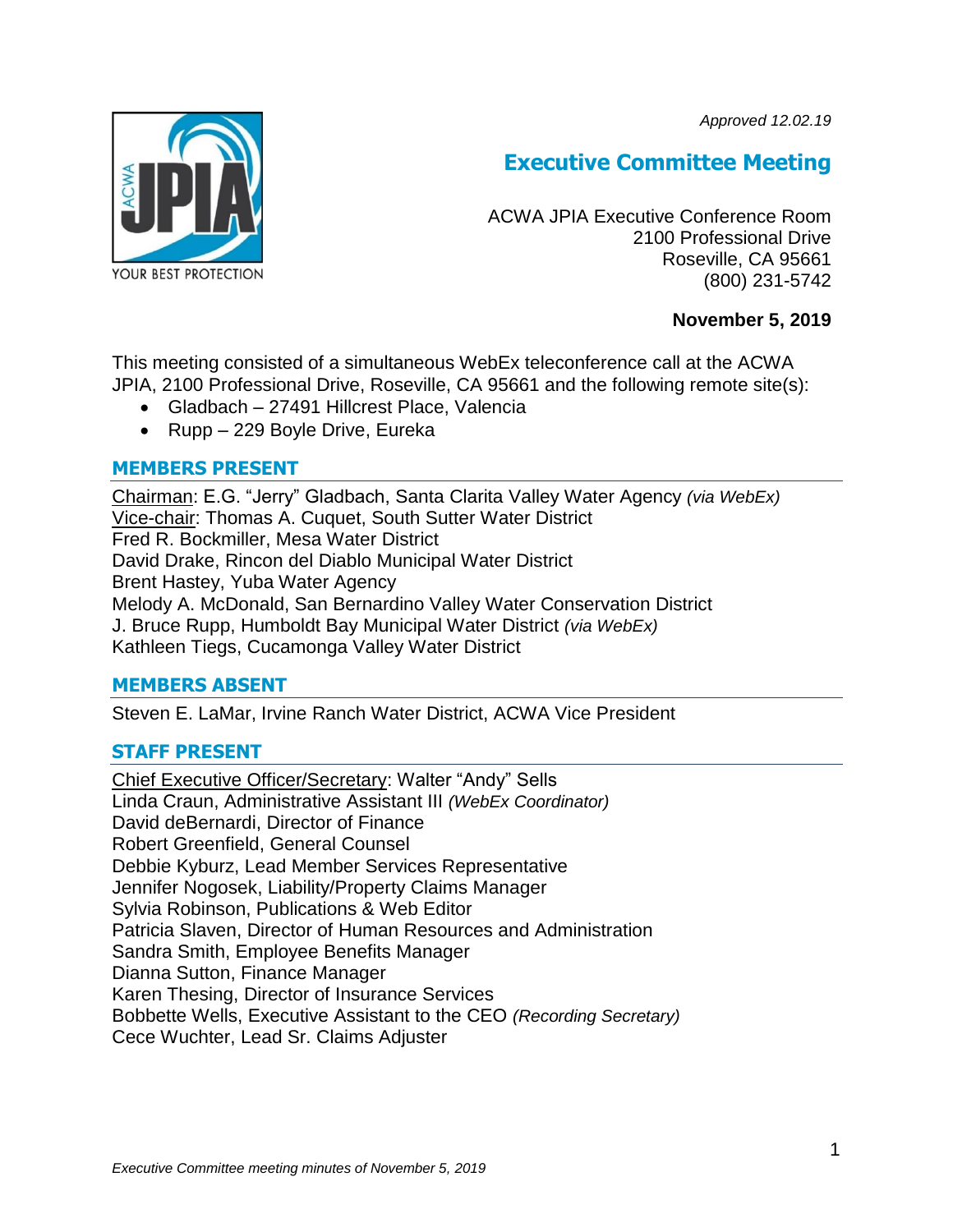# **OTHERS IN ATTENDANCE**

Tiffany Giammona, ACWA Director of Member Outreach & Engagement Al Lopez, Western Municipal Water District *(via WebEx)* Kevin Phillips, Paradise Irrigation District, Finance Committee Chairman *(via WebEx)*

### **WELCOME**

Chairman Gladbach welcomed everyone in attendance.

## **CALL TO ORDER AND ANNOUNCEMENT OF QUORUM**

Chairman Gladbach called the meeting to order at 8:30 a.m. He announced there was a quorum.

### **PLEDGE OF ALLEGIANCE/EVACUATION PROCEDURES**

Chairman Gladbach led the Pledge of Allegiance and Mr. Sells gave the evacuation procedure instructions.

# **ANNOUNCEMENT RECORDING OF MEETING**

Chairman Gladbach announced that the meeting would be recorded to assist in preparation of minutes. Recordings are kept 30 days following the meeting, as mandated by the California Brown Act.

#### **PUBLIC COMMENT**

Chairman Gladbach noted that, as the agenda stated, members of the public would be allowed to address the Executive Committee on any agenda item prior to the Committee's decision on that item. Comments on any issues on the agenda, or not on the agenda, were also welcomed. No comments were brought forward.

#### **INTRODUCTIONS**

Chairman Gladbach asked those in attendance to introduce themselves.

#### **ADDITIONS TO OR DELETIONS FROM THE AGENDA**

Chairman Gladbach asked for any additions to, or deletions from, the agenda; staff had none.

#### **CONSENT AGENDA**

Chairman Gladbach called for approval of the Consent Agenda:

M/S/C (Hastey/Bockmiller) (Bockmiller-Yes; Cuquet-Yes; Drake-Yes; Gladbach-Yes; Hastey-Yes; McDonald-Yes; Rupp-Yes; Tiegs-Yes): That the Executive Committee approve the minutes of the September 9, 2019 and October 14, 2019 meetings; excuse the absence of Director LaMar; and approve the JPIA disbursements of: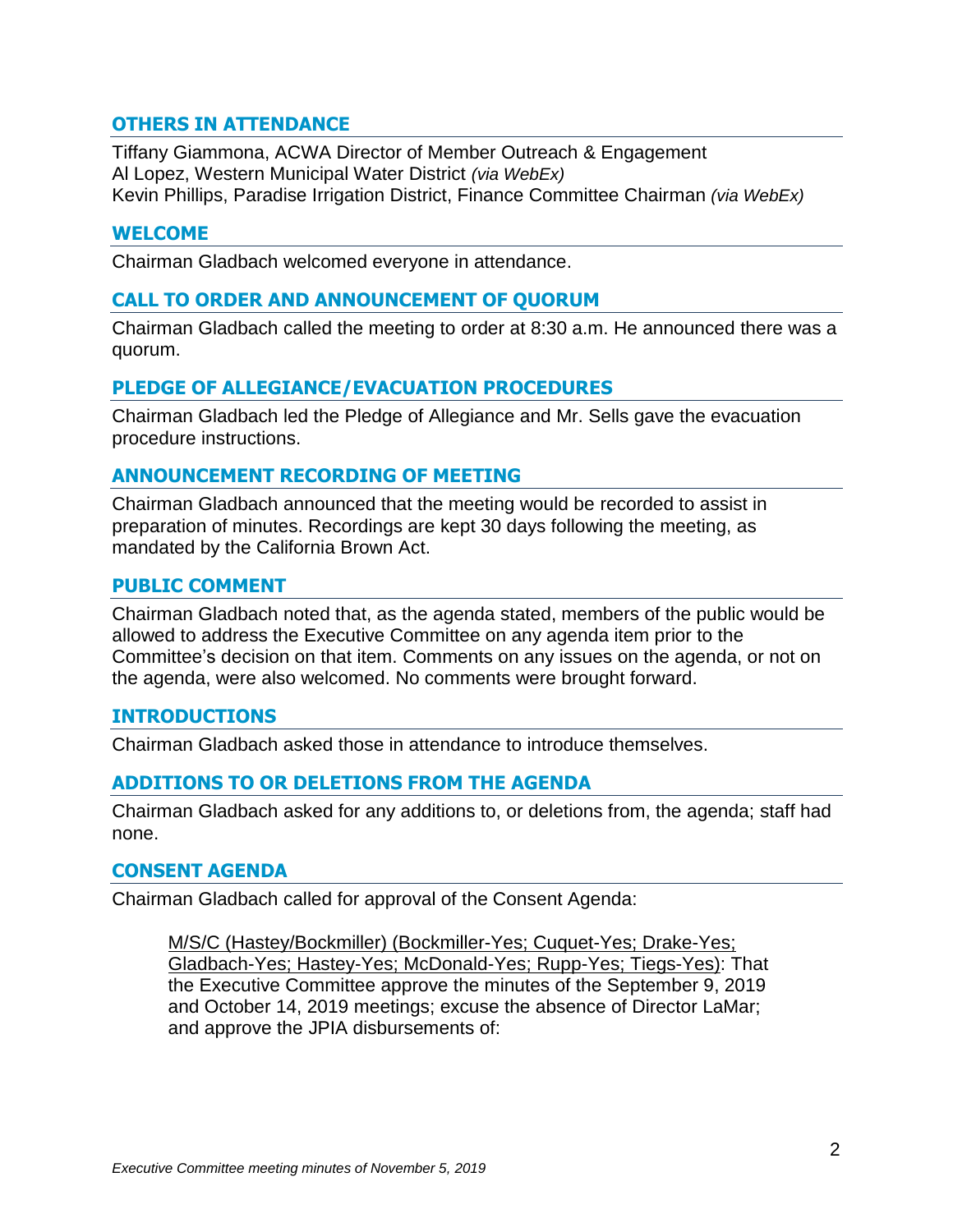Vendor Payments, Employee Benefits Claim Payments, Payroll, and summary of confidential claims payments for the Liability, Property, & Workers' Compensation Programs: August 1-15, 2019; August 16-31, 2019; September 1-15, 2019; and September 16-30, 2019.

# **ADMINISTRATION**

Meetings attended on behalf of the JPIA

Chairman Gladbach attended an ACWA Board meeting and Irvine Ranch Water District's Treatment Plant tour.

### Personnel Committee

Chairman Gladbach reported on the recommendations of the Personnel Committee from its meeting of October 2, 2019. The following action items were presented to the Executive Committee for approval:

M/S/C (Gladbach/Hastey) (Bockmiller-Yes; Cuquet-Yes; Drake-Yes; Gladbach-Yes; Hastey-Yes; McDonald-Yes; Rupp-Yes; Tiegs-Yes): That the Executive Committee accept the recommendation of the Personnel Committee to approve the two new title changes and one additional position: Lead IT Solutions Developer, Benefits System Analyst II, and Special Projects Manager.

M/S/C (McDonald/Hastey) (Bockmiller-Yes; Cuquet-Yes; Drake-Yes; Gladbach-Yes; Hastey-Yes; McDonald-Yes; Rupp-Yes; Tiegs-Yes): That the Executive Committee accept the recommendation of the Personnel Committee to approve three new policies: remote work, internal candidate process, and hotel reimbursement per diem, as presented.

# Salary Schedule

Ms. Slaven explained that the JPIA Pay Schedule is being submitted for Executive Committee approval as one new position and two title changes have been added.

- Lead IT Solutions Developer
- Benefits System Analyst II
- Special Projects Manager

M/S/C (Gladbach/Tiegs) (Bockmiller-Yes; Cuquet-Yes; Drake-Yes; Gladbach-Yes; Hastey-Yes; McDonald-Yes; Rupp-Yes; Tiegs-Yes): That the Executive Committee approve the JPIA Pay Schedule, as presented.

# Captive Update

Chairman Cuquet updated the Executive Committee on the meetings of the California Water Insurance Board (CWIF). The Captive is up and running. The Board has selected PFM as the investment advisor and an Investment Policy has been defined and submitted for Executive Committee review.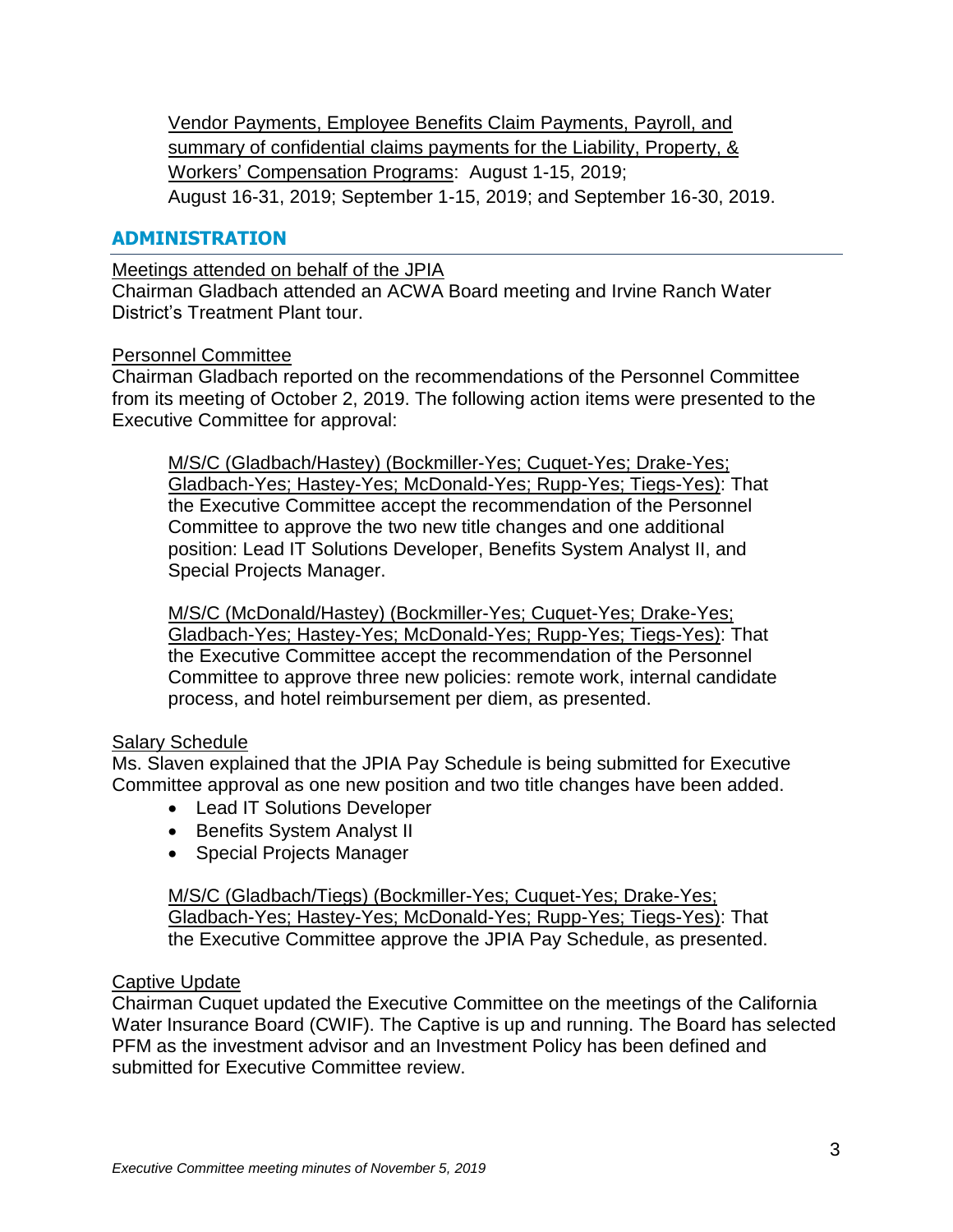# California Water Insurance Fund Investment Policy

Chairman Cuquet explained that at the October 28, 2019 CWIF Board meeting, an Investment Policy was approved by the CWIF Board. The Investment Policy was presented to the Executive Committee and will be brought to the JPIA's Board of Directors at Fall Conference for review.

#### CalPERS Pension Unfunded Liability

Ms. Sutton explained that each year, CalPERS calculates the Unfunded Liability for each of their members. If paid early, CalPERS provides a discount. This year's Classic Unfunded Liability of \$378,572 could be paid annually over 30 years, however, the plan would incur interest. If the JPIA pays the Classic Unfunded Liability in the amount of \$362,379 on or before November 7, 2019, the total savings will be \$647,831.

The payoff for the PEPRA Unfunded Liability is \$53,125. There will be a savings of interest of approximately \$11,000 by paying the amount due now.

M/S/C (McDonald/Drake) (Bockmiller-Yes; Cuquet-Yes; Drake-Yes; Gladbach-Yes; Hastey-Yes; McDonald-Yes; Rupp-Yes; Tiegs-Yes): That the Executive Committee approve the Unfunded Liability payments of \$362,379 for the Classic pool, and \$53,125 for the PEPRA pool.

### **MEMBERSHIP**

#### Diablo Water District

Ms. Kyburz presented Diablo Water District's application for admission into the Liability and Property Programs.

M/S/C (Hastey/McDonald) (Bockmiller-Yes; Cuquet-Yes; Drake-Yes; Gladbach-Yes; Hastey-Yes; McDonald-Yes; Rupp-Yes; Tiegs-Yes): That the Executive Committee approve Diablo Water District's application for admission into the Liability and Property Programs.

#### Basin Irrigation and Drainage Authority

Ms. Watkins presented Basin Irrigation and Drainage Authority's application for admission into the Liability and Workers' Compensation Programs.

M/S/C (Drake/Bockmiller) (Bockmiller-Yes; Cuquet-Yes; Drake-Yes; Gladbach-Yes; Hastey-Yes; McDonald-Yes; Rupp-Yes; Tiegs-Yes): That the Executive Committee approve Basin Irrigation and Drainage Authority's application for admission into the Liability and Workers' Compensation Programs.

# **MISCELLANEOUS**

Future agenda items: None stated.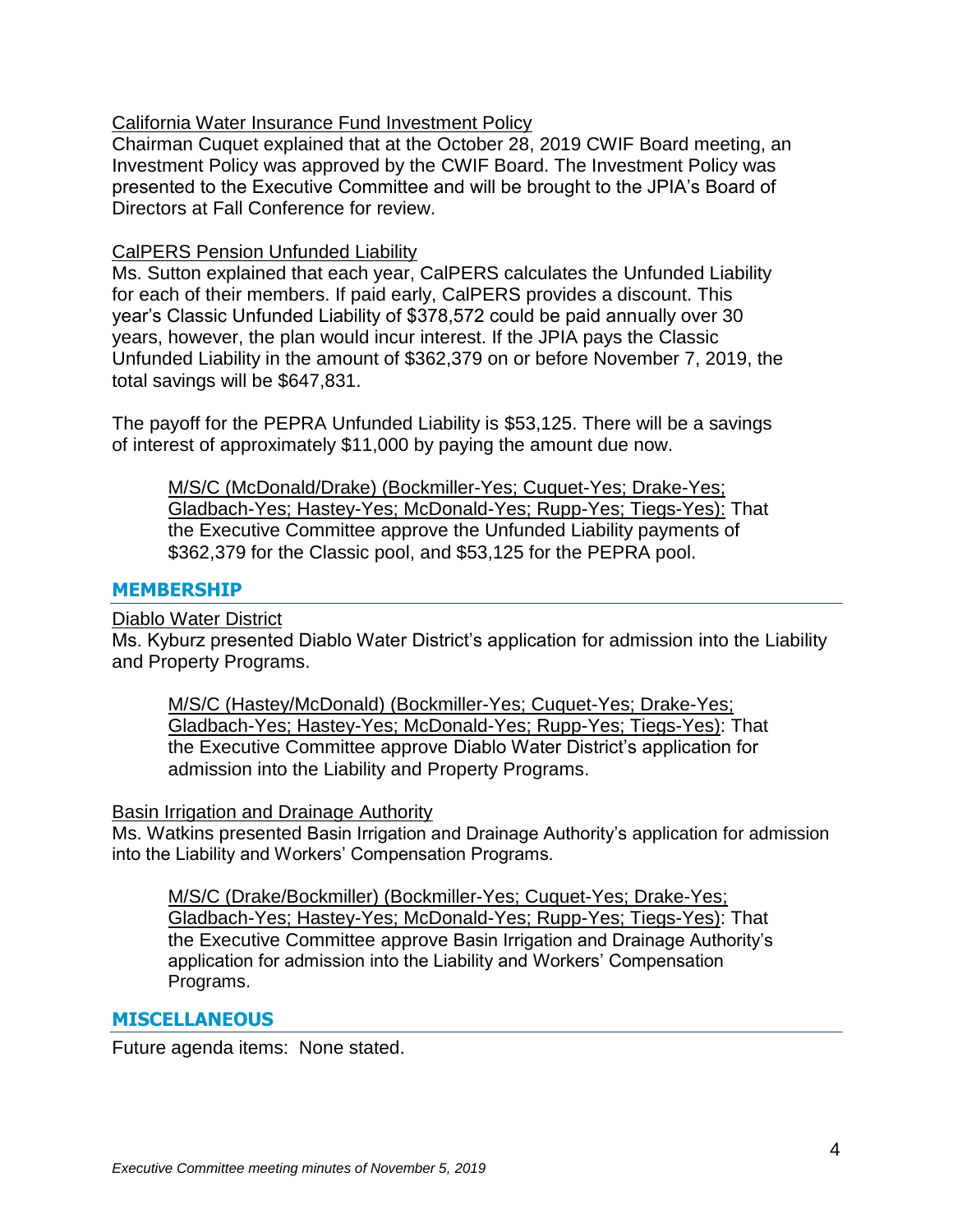# CEO Update

Mr. Sells and staff updated the Executive Committee on the progress of the 2019/2020 Goals & Objectives and other relevant current issues. Those discussed were:

- Vulnerability testing results
- Staff engagement survey
- Liability invoices have been sent out
- Open Enrollment for Employee Benefits
- San Diego Training Conference
- Meeting with California Water Association

### General Counsel Update

Mr. Greenfield updated the Executive Committee on new legislation or case law which may have an impact on the JPIA. In addition, Counsel provided an update of coverage denials since the last report.

Availability for next meeting: Monday, December 2, 2019 at Fall Conference in San Diego; no conflicts noted.

Chairman Gladbach left the meeting at 9:45 a.m.

# **CLOSED SESSION**

Before proceeding into closed session, General Counsel announced the items to be discussed.

M/S/C (McDonald/Bockmiller) (Bockmiller-Yes; Cuquet-Yes; Drake-Yes; Hastey-Yes; McDonald-Yes; Rupp-Yes; Tiegs-Yes): That the Executive Committee adjourn to closed session.

At approximately 9:52 a.m., the Executive Committee, upon advice of General Counsel, adjourned to closed session pursuant to Government Code(s) Section 54956.95 to discuss Liability and/or Workers' Compensation claims in:

- 1. City of Santa Clarita vs. Santa Clarita Valley Water Agency.
- 2. City of Santa Clarita vs. Santa Clarita Valley Water Agency.
- 3. City of Glendale vs. Crescenta Valley Water District.

M/S/C (Drake/Hastey) (Bockmiller-Yes; Cuquet-Yes; Drake-Yes; Hastey-Yes; McDonald-Yes; Rupp-Yes; Tiegs-Yes): That the Executive Committee reconvene to open session.

The Committee returned to open session at approximately 10:01 a.m.

- Closed session item #1: No action was taken, instructions given to staff.
- Closed session item #2: No action was taken, instructions given to staff.
- Closed session item #3: No action was taken, instructions given to staff.